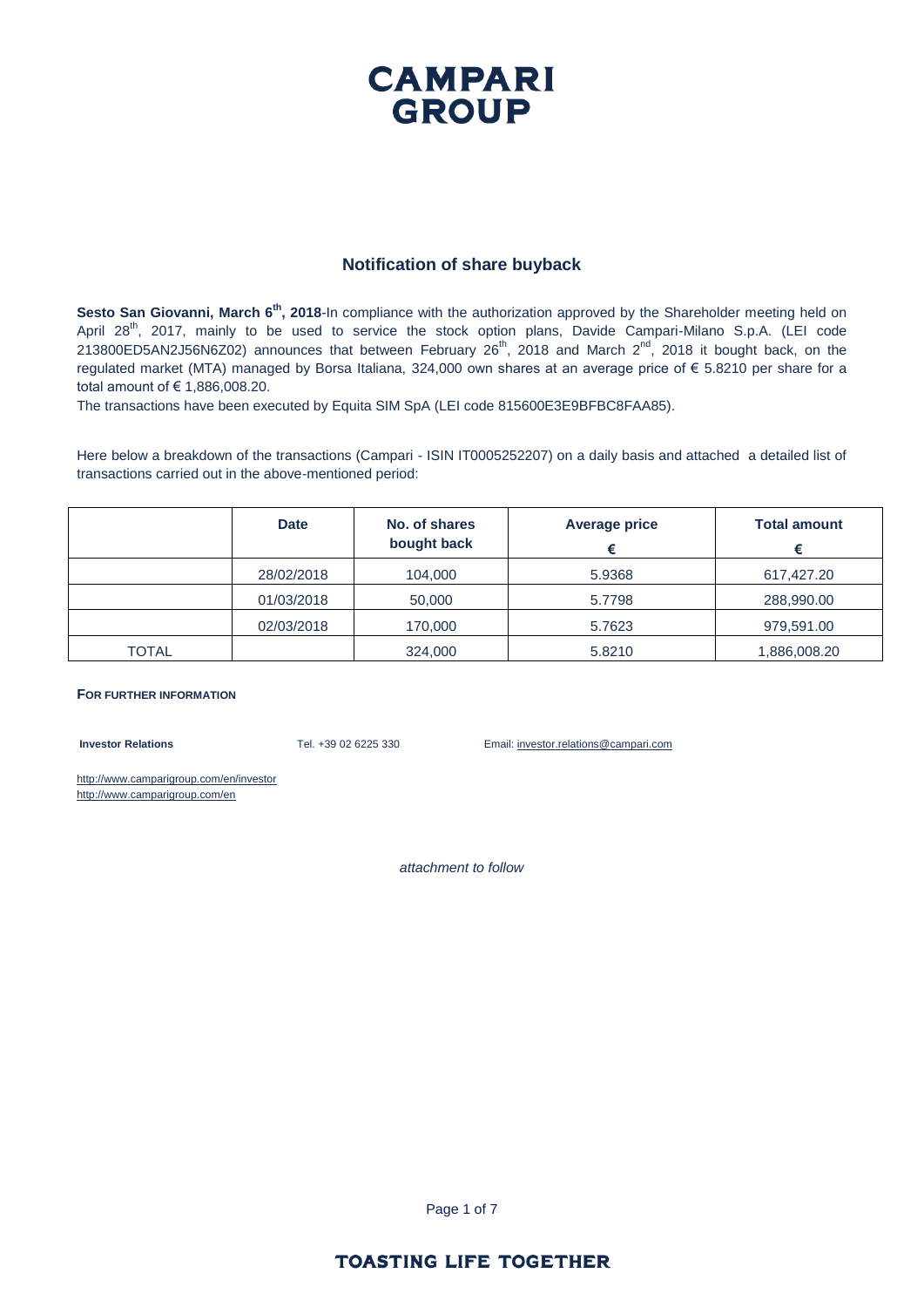| <b>DATE</b> | <b>HOUR</b> | <b>A/V</b>     | <b>PRICE</b> | NO. OF<br><b>SHARES</b> |
|-------------|-------------|----------------|--------------|-------------------------|
| 28-feb-18   | 9:01:16 AM  | A              | 6,06         | 5000                    |
| 28-feb-18   | 9:01:33 AM  | A              | 6,06         | 1                       |
| 28-feb-18   | 9:01:33 AM  | A              | 6,06         | 745                     |
| 28-feb-18   | 9:01:33 AM  | A              | 6,06         | 1341                    |
| 28-feb-18   | 9:01:33 AM  | A              | 6,06         | 2913                    |
| 28-feb-18   | 9:06:01 AM  | $\overline{A}$ | 6,105        | 3000                    |
| 28-feb-18   | 9:08:42 AM  | A              | 6,045        | 1248                    |
| 28-feb-18   | 9:08:42 AM  | A              | 6,045        | 3752                    |
| 28-feb-18   | 9:22:33 AM  | $\overline{A}$ | 6,05         | 1490                    |
| 28-feb-18   | 9:22:33 AM  | A              | 6,05         | 4684                    |
| 28-feb-18   | 9:22:33 AM  | A              | 6,05         | 826                     |
| 28-feb-18   | 9:43:01 AM  | A              | 6,03         | 328                     |
| 28-feb-18   | 9:45:47 AM  | A              | 6,03         | 4672                    |
| 28-feb-18   | 10:03:41 AM | $\overline{A}$ | 5,965        | 3654                    |
| 28-feb-18   | 10:03:41 AM | A              | 5,965        | 912                     |
| 28-feb-18   | 10:03:41 AM | A              | 5,965        | 434                     |
| 28-feb-18   | 10:27:23 AM | $\overline{A}$ | 5,89         | 1460                    |
| 28-feb-18   | 10:27:23 AM | A              | 5,89         | 82                      |
| 28-feb-18   | 10:27:23 AM | A              | 5,89         | 566                     |
| 28-feb-18   | 10:27:23 AM | $\overline{A}$ | 5,89         | 892                     |
| 28-feb-18   | 11:07:16 AM | A              | 5,905        | 7000                    |
| 28-feb-18   | 12:25:09 PM | $\overline{A}$ | 5,865        | 4000                    |
| 28-feb-18   | 1:10:32 PM  | A              | 5,855        | 1150                    |
| 28-feb-18   | 1:10:32 PM  | Α              | 5,855        | 2628                    |
| 28-feb-18   | 1:10:32 PM  | A              | 5,855        | 3486                    |
| 28-feb-18   | 1:10:32 PM  | A              | 5,855        | 736                     |
| 28-feb-18   | 1:46:06 PM  | A              | 5,86         | 3158                    |
| 28-feb-18   | 1:46:06 PM  | $\overline{A}$ | 5,86         | 3100                    |
| 28-feb-18   | 1:46:06 PM  | A              | 5,86         | 110                     |
| 28-feb-18   | 1:46:06 PM  | A              | 5,86         | 1500                    |

Page 2 of 7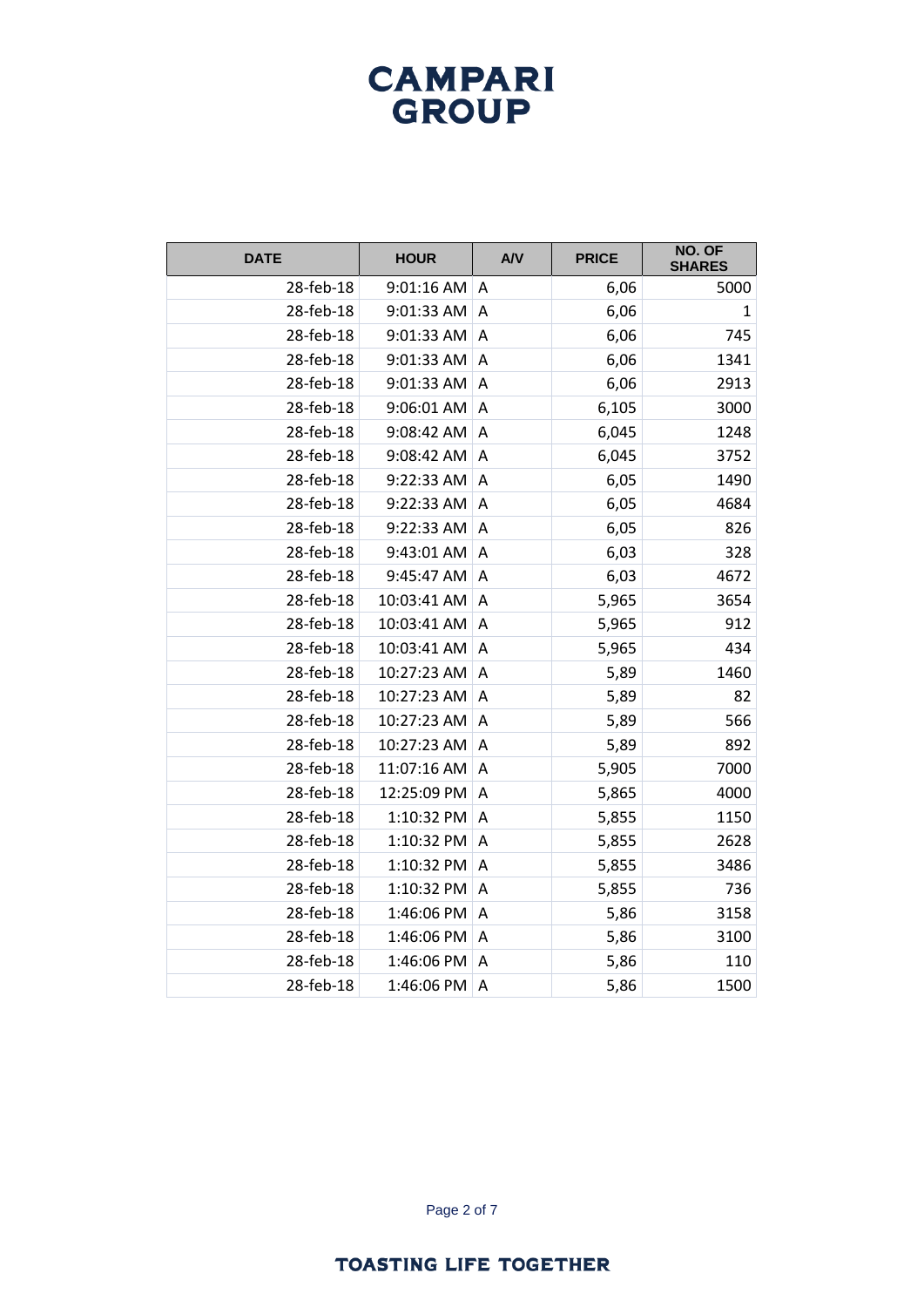| 28-feb-18    | 1:46:06 PM  | Α                       | 5,86  | 132  |
|--------------|-------------|-------------------------|-------|------|
| 28-feb-18    | 2:13:51 PM  | A                       | 5,86  | 1652 |
| 28-feb-18    | 2:13:51 PM  | A                       | 5,86  | 798  |
| 28-feb-18    | 2:14:01 PM  | A                       | 5,86  | 4550 |
| 28-feb-18    | 3:22:41 PM  | A                       | 5,9   | 8000 |
| 28-feb-18    | 4:02:10 PM  | A                       | 5,925 | 3408 |
| 28-feb-18    | 4:02:10 PM  | A                       | 5,925 | 1592 |
| 28-feb-18    | 4:49:55 PM  | $\overline{\mathsf{A}}$ | 5,895 | 2274 |
| 28-feb-18    | 4:49:55 PM  | A                       | 5,895 | 379  |
| 28-feb-18    | 4:49:55 PM  | A                       | 5,895 | 1572 |
| 28-feb-18    | 4:49:55 PM  | $\overline{A}$          | 5,895 | 297  |
| 28-feb-18    | 4:49:55 PM  | A                       | 5,895 | 1706 |
| 28-feb-18    | 4:49:55 PM  | A                       | 5,895 | 2043 |
| 28-feb-18    | 4:49:55 PM  | $\overline{\mathsf{A}}$ | 5,895 | 1729 |
| 28-feb-18    | 5:01:01 PM  | A                       | 5,885 | 276  |
| 28-feb-18    | 5:01:05 PM  | Α                       | 5,885 | 2246 |
| 28-feb-18    | 5:02:12 PM  | A                       | 5,885 | 2478 |
| 28-feb-18    | 5:08:03 PM  | A                       | 5,89  | 4000 |
| $01$ -mar-18 | 11:24:15 AM | Α                       | 5,725 | 100  |
| $01$ -mar-18 | 11:26:13 AM | $\overline{A}$          | 5,735 | 2000 |
| $01$ -mar-18 | 11:28:21 AM | A                       | 5,735 | 2900 |
| $01$ -mar-18 | 11:33:51 AM | Α                       | 5,715 | 271  |
| $01$ -mar-18 | 11:33:51 AM | A                       | 5,715 | 579  |
| $01$ -mar-18 | 11:33:58 AM | A                       | 5,715 | 4150 |
| $01$ -mar-18 | 11:34:14 AM | A                       | 5,715 | 2179 |
| $01$ -mar-18 | 11:34:14 AM | $\overline{A}$          | 5,715 | 1577 |
| $01$ -mar-18 | 11:34:14 AM | A                       | 5,715 | 1244 |
| $01$ -mar-18 | 12:11:29 PM | Α                       | 5,735 | 914  |
| $01$ -mar-18 | 12:11:29 PM | A                       | 5,735 | 157  |
| $01$ -mar-18 | 12:24:43 PM | A                       | 5,735 | 2928 |
| $01$ -mar-18 | 12:24:43 PM | Α                       | 5,735 | 1001 |
| $01$ -mar-18 | 1:05:14 PM  | A                       | 5,725 | 5000 |

Page 3 of 7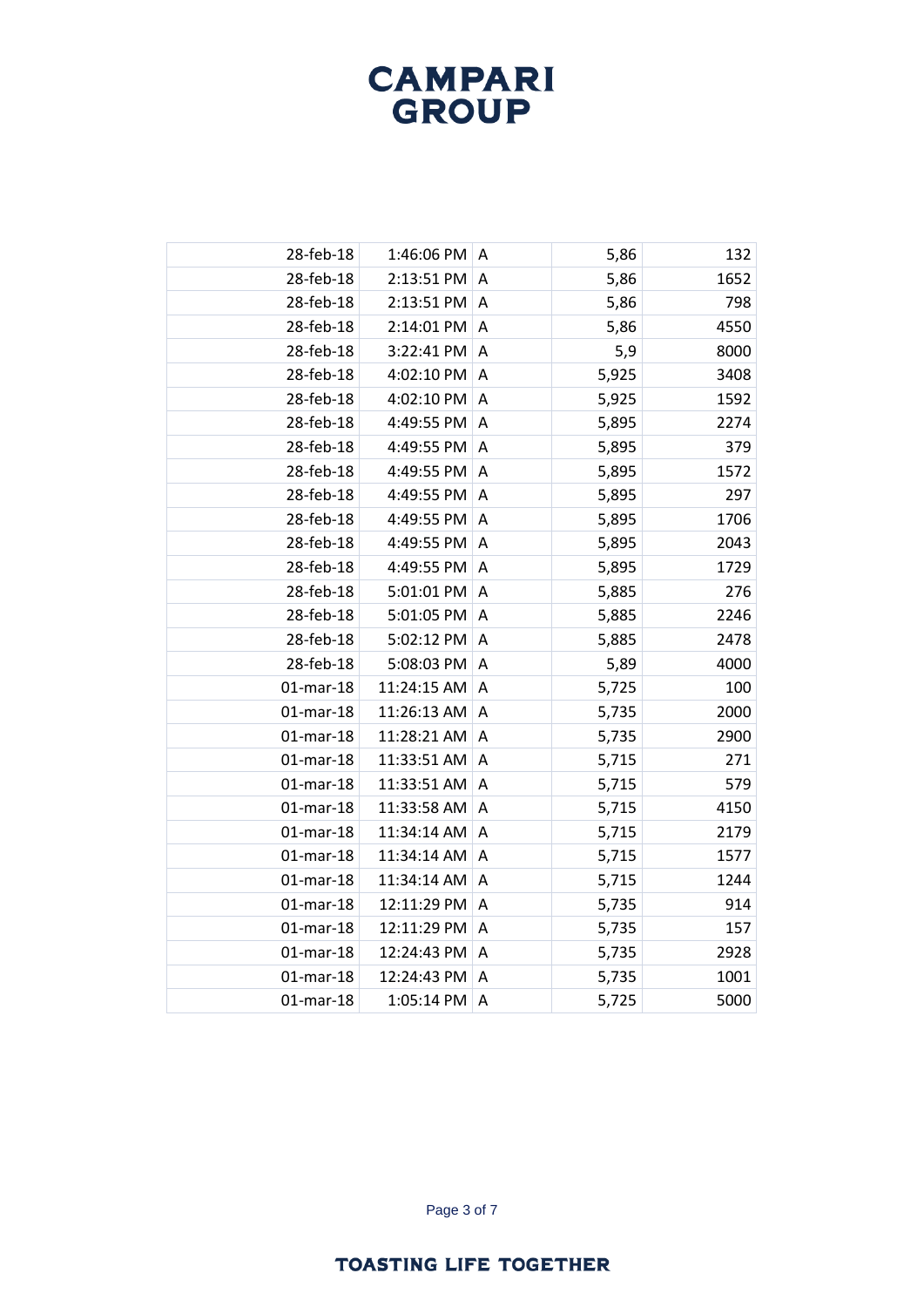| $01$ -mar-18 | 1:34:56 PM  | Α                       | 5,73  | 272  |
|--------------|-------------|-------------------------|-------|------|
| $01$ -mar-18 | 1:35:28 PM  | A                       | 5,73  | 4728 |
| $01$ -mar-18 | 3:32:56 PM  | A                       | 5,875 | 875  |
| $01$ -mar-18 | 3:32:56 PM  | A                       | 5,875 | 157  |
| $01$ -mar-18 | 3:32:56 PM  | $\overline{A}$          | 5,875 | 775  |
| $01$ -mar-18 | 3:32:56 PM  | A                       | 5,875 | 2000 |
| $01$ -mar-18 | 3:32:56 PM  | $\overline{A}$          | 5,875 | 1193 |
| $01$ -mar-18 | 3:56:22 PM  | $\overline{\mathsf{A}}$ | 5,855 | 4000 |
| $01$ -mar-18 | 4:20:19 PM  | A                       | 5,86  | 1400 |
| $01$ -mar-18 | 4:20:19 PM  | A                       | 5,86  | 2000 |
| $01$ -mar-18 | 4:20:19 PM  | $\overline{A}$          | 5,86  | 1500 |
| $01$ -mar-18 | 4:20:19 PM  | A                       | 5,86  | 1100 |
| $01$ -mar-18 | 5:05:33 PM  | A                       | 5,855 | 3207 |
| $01$ -mar-18 | 5:05:33 PM  | $\overline{A}$          | 5,855 | 793  |
| $01$ -mar-18 | 5:21:34 PM  | A                       | 5,84  | 1000 |
| 02-mar-18    | 9:02:39 AM  | Α                       | 5,805 | 1225 |
| 02-mar-18    | 9:02:39 AM  | $\overline{A}$          | 5,805 | 3775 |
| 02-mar-18    | 9:06:46 AM  | $\overline{A}$          | 5,79  | 3890 |
| 02-mar-18    | 9:06:46 AM  | Α                       | 5,79  | 1110 |
| 02-mar-18    | 9:17:53 AM  | A                       | 5,795 | 2580 |
| 02-mar-18    | 9:17:53 AM  | A                       | 5,795 | 1420 |
| 02-mar-18    | 9:31:09 AM  | A                       | 5,835 | 2841 |
| 02-mar-18    | 9:31:09 AM  | A                       | 5,835 | 3159 |
| 02-mar-18    | 10:33:54 AM | $\overline{A}$          | 5,78  | 1500 |
| 02-mar-18    | 10:33:54 AM | A                       | 5,78  | 1500 |
| 02-mar-18    | 10:47:49 AM | $\overline{A}$          | 5,78  | 2922 |
| 02-mar-18    | 10:47:49 AM | A                       | 5,78  | 78   |
| 02-mar-18    | 11:18:27 AM | A                       | 5,76  | 1000 |
| 02-mar-18    | 11:18:41 AM | A                       | 5,76  | 500  |
| 02-mar-18    | 11:19:34 AM | $\overline{A}$          | 5,76  | 2500 |
| 02-mar-18    | 12:10:16 PM | Α                       | 5,73  | 1033 |
| 02-mar-18    | 12:10:16 PM | A                       | 5,73  | 899  |
|              |             |                         |       |      |

Page 4 of 7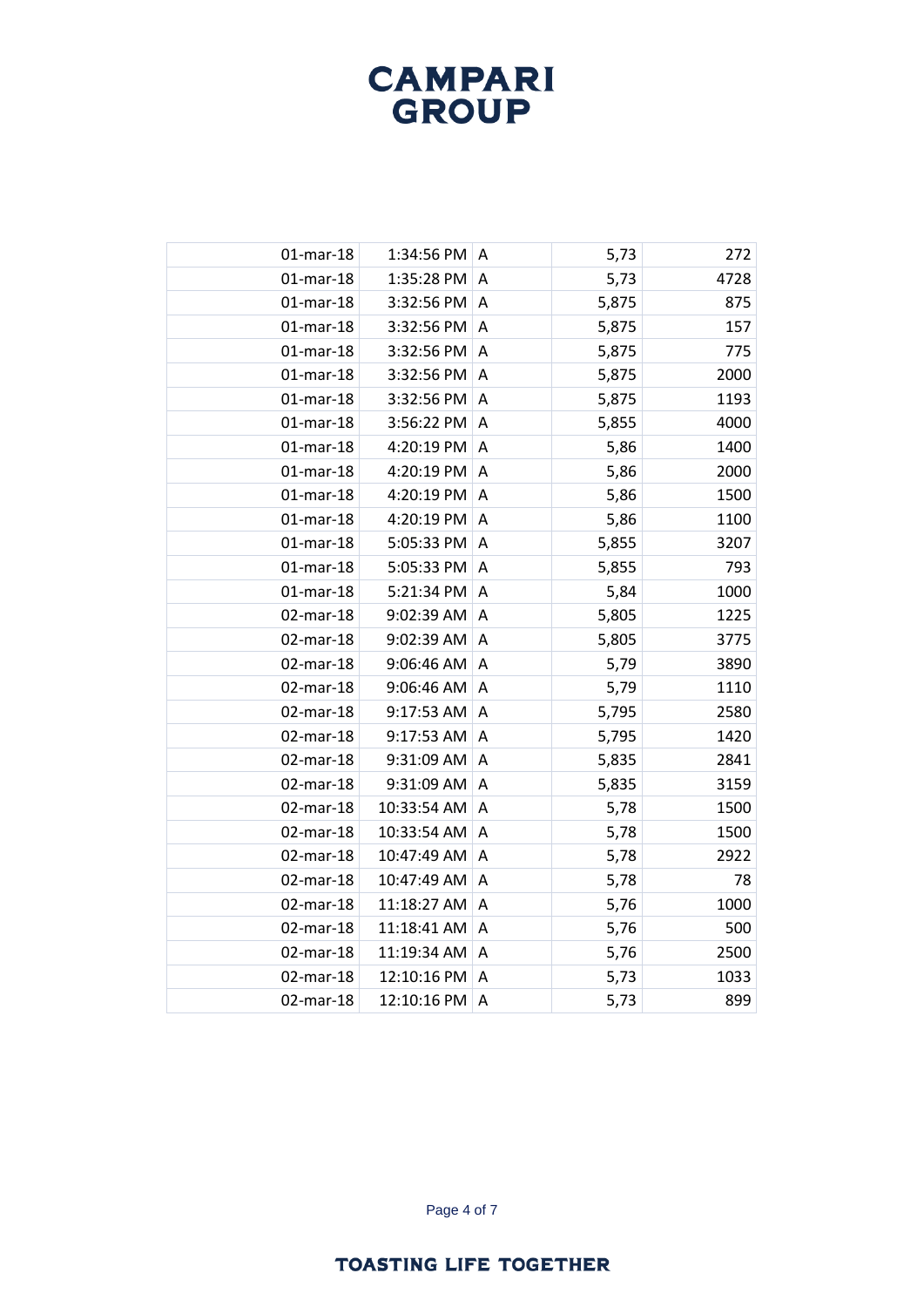| 02-mar-18 | 12:10:16 PM     | Α                       | 5,73  | 365          |
|-----------|-----------------|-------------------------|-------|--------------|
| 02-mar-18 | 12:10:16 PM     | A                       | 5,73  | 56           |
| 02-mar-18 | 12:10:16 PM     | A                       | 5,73  | 1894         |
| 02-mar-18 | 12:10:16 PM     | A                       | 5,73  | 753          |
| 02-mar-18 | 1:38:46 PM      | $\overline{A}$          | 5,77  | 1843         |
| 02-mar-18 | 1:38:46 PM      | A                       | 5,77  | 405          |
| 02-mar-18 | 1:38:46 PM      | A                       | 5,77  | 972          |
| 02-mar-18 | 1:38:46 PM      | $\overline{A}$          | 5,77  | 109          |
| 02-mar-18 | 1:38:46 PM      | A                       | 5,77  | 671          |
| 02-mar-18 | 3:50:01 PM      | A                       | 5,745 | 969          |
| 02-mar-18 | 3:51:03 PM      | $\overline{A}$          | 5,745 | 350          |
| 02-mar-18 | 3:51:50 PM      | $\overline{\mathsf{A}}$ | 5,745 | 2500         |
| 02-mar-18 | 3:51:50 PM      | A                       | 5,745 | 2181         |
| 02-mar-18 | 3:54:16 PM      | A                       | 5,745 | $\mathbf{1}$ |
| 02-mar-18 | 3:54:37 PM      | A                       | 5,745 | 83           |
| 02-mar-18 | 3:54:37 PM      | A                       | 5,745 | 3414         |
| 02-mar-18 | 3:54:37 PM      | $\overline{A}$          | 5,745 | 4502         |
| 02-mar-18 | 3:54:50 PM      | $\overline{A}$          | 5,745 | 5469         |
| 02-mar-18 | 3:54:50 PM A    |                         | 5,745 | 1531         |
| 02-mar-18 | 3:54:57 PM      | A                       | 5,745 | 4960         |
| 02-mar-18 | 3:59:07 PM      | A                       | 5,75  | 8000         |
| 02-mar-18 | 3:59:16 PM      | A                       | 5,745 | 209          |
| 02-mar-18 | 4:02:13 PM      | $\overline{A}$          | 5,76  | 980          |
| 02-mar-18 | 4:02:13 PM      | A                       | 5,76  | 891          |
| 02-mar-18 | 4:05:29 PM $ A$ |                         | 5,76  | 5365         |
| 02-mar-18 | 4:05:43 PM      | A                       | 5,76  | 724          |
| 02-mar-18 | 4:05:43 PM      | $\overline{A}$          | 5,76  | 40           |
| 02-mar-18 | 4:08:01 PM      | $\overline{A}$          | 5,755 | 212          |
| 02-mar-18 | 4:08:01 PM      | A                       | 5,755 | 581          |
| 02-mar-18 | 4:08:01 PM      | $\overline{A}$          | 5,755 | 1892         |
| 02-mar-18 | 4:08:01 PM      | A                       | 5,755 | 2456         |
| 02-mar-18 | 4:08:25 PM      | A                       | 5,755 | 1859         |
|           |                 |                         |       |              |

Page 5 of 7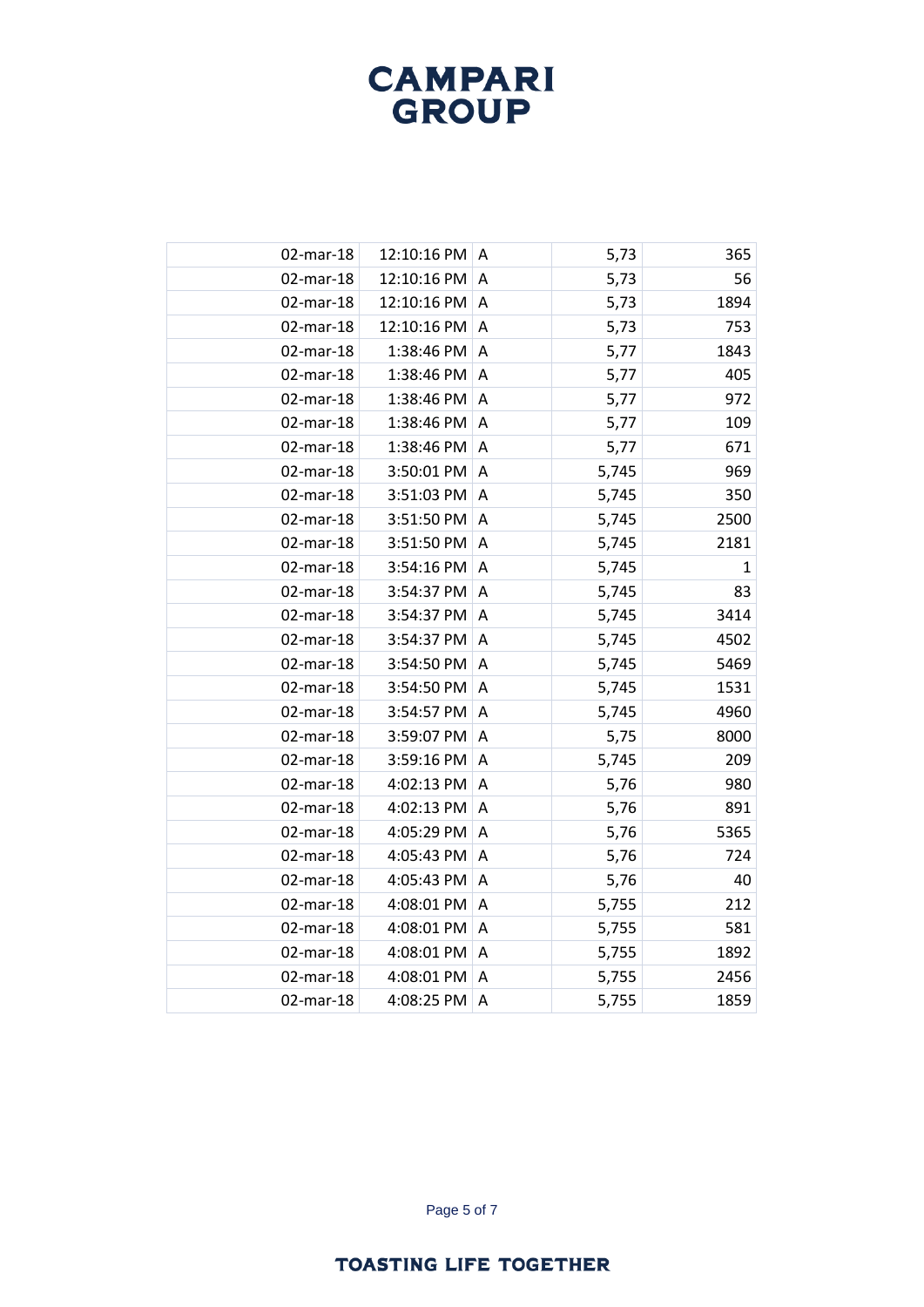| 02-mar-18 | 4:08:25 PM       | A                       | 5,755 | 2146 |
|-----------|------------------|-------------------------|-------|------|
| 02-mar-18 | 4:08:25 PM       | A                       | 5,755 | 4854 |
| 02-mar-18 | 4:20:14 PM       | A                       | 5,75  | 957  |
| 02-mar-18 | 4:20:14 PM       | A                       | 5,75  | 4483 |
| 02-mar-18 | 4:20:14 PM       | $\overline{A}$          | 5,75  | 1900 |
| 02-mar-18 | 4:20:14 PM       | A                       | 5,75  | 660  |
| 02-mar-18 | 4:22:31 PM A     |                         | 5,755 | 155  |
| 02-mar-18 | 4:22:31 PM       | $\overline{A}$          | 5,755 | 2969 |
| 02-mar-18 | 4:22:31 PM       | A                       | 5,755 | 270  |
| 02-mar-18 | 4:22:31 PM A     |                         | 5,755 | 4015 |
| 02-mar-18 | 4:22:31 PM       | $\overline{A}$          | 5,755 | 89   |
| 02-mar-18 | 4:22:31 PM       | A                       | 5,755 | 679  |
| 02-mar-18 | 4:22:31 PM A     |                         | 5,755 | 3453 |
| 02-mar-18 | 4:22:31 PM       | A                       | 5,755 | 370  |
| 02-mar-18 | 4:45:33 PM       | $\overline{\mathsf{A}}$ | 5,765 | 270  |
| 02-mar-18 | 4:45:33 PM A     |                         | 5,765 | 4164 |
| 02-mar-18 | 4:45:33 PM       | A                       | 5,765 | 3397 |
| 02-mar-18 | 4:45:33 PM       | $\overline{A}$          | 5,765 | 169  |
| 02-mar-18 | 4:51:25 PM $ A$  |                         | 5,755 | 47   |
| 02-mar-18 | 4:51:47 PM       | $\overline{A}$          | 5,755 | 3684 |
| 02-mar-18 | 4:55:15 PM       | A                       | 5,765 | 1261 |
| 02-mar-18 | 4:55:15 PM       | $\overline{A}$          | 5,765 | 1855 |
| 02-mar-18 | 4:55:15 PM       | A                       | 5,765 | 1960 |
| 02-mar-18 | 4:55:15 PM       | $\overline{A}$          | 5,765 | 673  |
| 02-mar-18 | 4:55:15 PM $ A $ |                         | 5,765 | 2251 |
| 02-mar-18 | 5:05:16 PM       | A                       | 5,765 | 1103 |
| 02-mar-18 | 5:05:16 PM       | A                       | 5,765 | 3997 |
| 02-mar-18 | 5:06:58 PM       | A                       | 5,76  | 1303 |
| 02-mar-18 | 5:06:58 PM       | A                       | 5,76  | 6697 |
| 02-mar-18 | 5:13:44 PM       | $\overline{A}$          | 5,76  | 7000 |
| 02-mar-18 | 5:20:32 PM       | A                       | 5,75  | 4413 |
| 02-mar-18 | 5:20:33 PM       | A                       | 5,75  | 745  |
|           |                  |                         |       |      |

Page 6 of 7